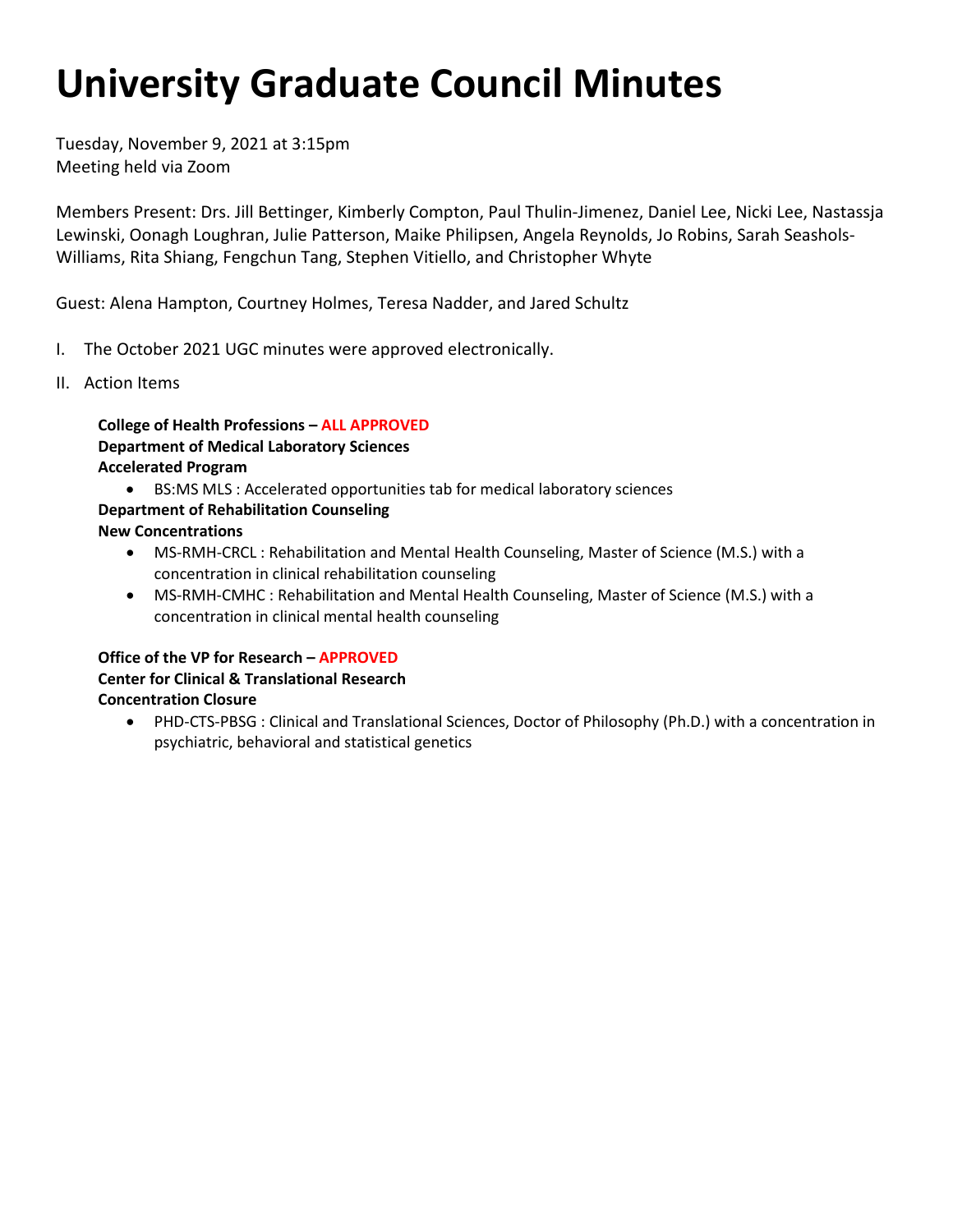#### III. Committee Reports

- A. Committee on Admissions and Academic Standards No report.
- B. Committee on Internal Review No report.
- C. Committee on Policies and Procedures No report.
- D. Committee on Program and Courses

#### **New Business**

#### **College of Health Professions – ALL APPROVED Department of Medical Laboratory Sciences Accelerated Program**

- BS:MS MLS : Accelerated opportunities tab for medical laboratory sciences **Department of Physical Therapy New Course** 
	- REMS 707 : Programing for Rehabilitation Sciences

#### **Department of Rehabilitation Counseling**

**Course Revisions** 

- RHAB 693 : Supervised Clinical Practice in Rehabilitation Counseling
- RHAB 695 : Supervised Clinical Practice in Mental Health Counseling

#### **New Concentrations**

- MS-RMH-CRCL : Rehabilitation and Mental Health Counseling, Master of Science (M.S.) with a concentration in clinical rehabilitation counseling
- clinical mental health counseling • MS-RMH-CMHC : Rehabilitation and Mental Health Counseling, Master of Science (M.S.) with a concentration in

#### **School of Dentistry – ALL APPROVED**

# **Department of Endodontics & Oral Diagnostic Sciences**

**New Course** 

• ORPT 623 : Temporomandibular Disorders and Orofacial Pain

## **Department of Oral & Maxillofacial Surgery**

**New Course** 

• ORSG 701 : D4 Elective in Basic Concepts in Outpatient Anesthesia

#### **Department of Prosthodontics**

**Course Revision** 

• PROS 739 : Clinical Fixed Prosthodontics III

#### **Office of the VP for Research – ALL APPROVED Center for Clinical & Translational Research Course Revision**

• CCTR 801 : Clinical Practicum

#### **Concentration Closure**

• PHD-CTS-PBSG : Clinical and Translational Sciences, Doctor of Philosophy (Ph.D.) with a concentration in psychiatric, behavioral and statistical genetics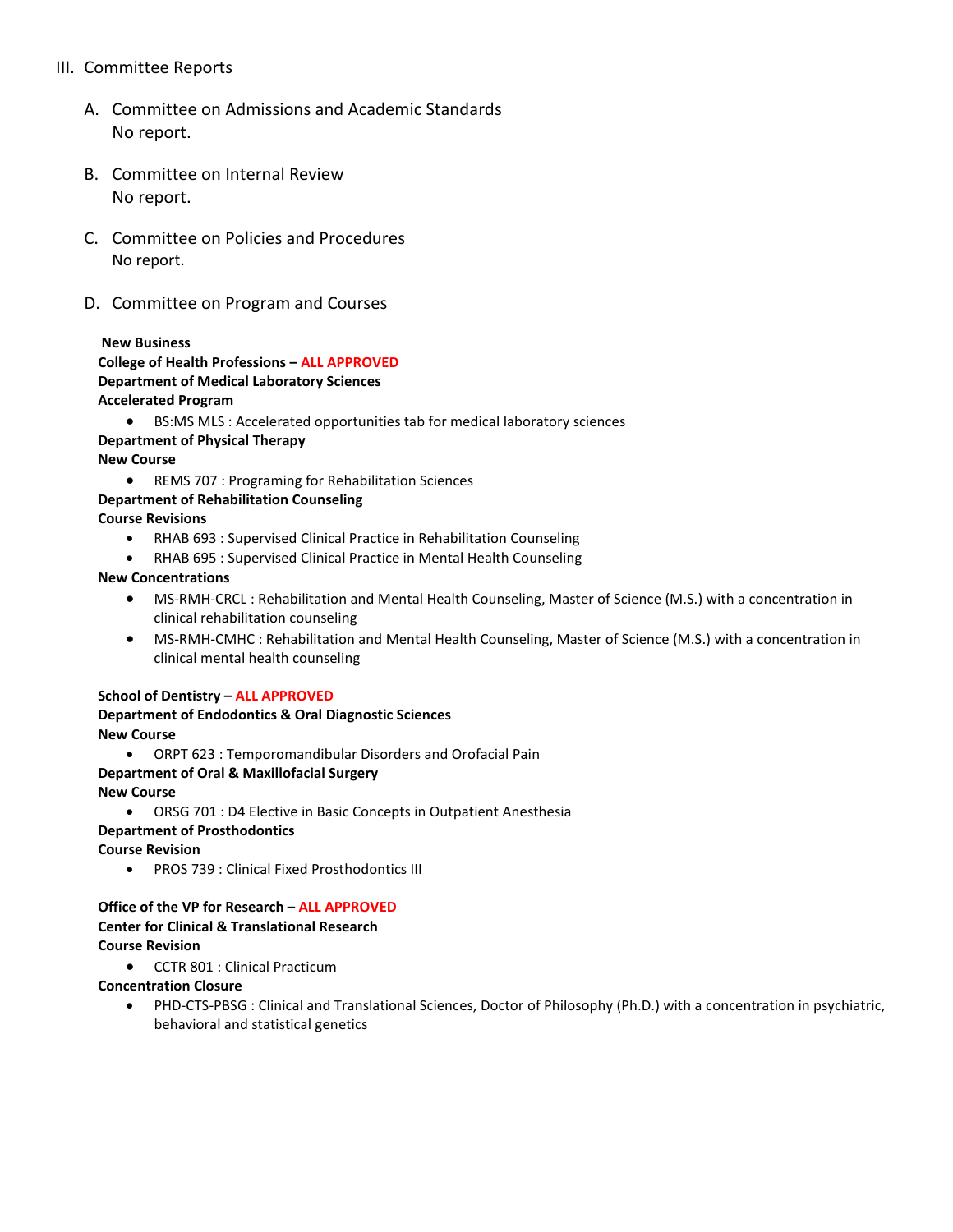- **III. Minor Items for Approval by the Chair and Dean College of Health Professions – APPROVED Department of Gerontology Program Revision** 
	- MS-GTY : Gerontology, Master of Science (M.S.)
		- o Update to the Admission Entry

 **School of Business – APPROVED Department of Economics Course Revision** 

• ECON 501 : Introduction to Econometrics o Update to the course prerequisite

 **School of Education – ALL APPROVED Department of Counseling and Special Education Certificate Revision** 

- CPG-DLD : Disability Leadership, Certificate in (Post-baccalaureate graduate certificate)
	- o Update to the Admission Entry

#### **Department of Educational Leadership**

#### **Program Revision**

- EDD-LSH : Leadership, Doctor of Education (Ed.D.)
	- o Removal of the GRE Requirement

# **Department of Teaching and Learning**

- **Course Revision** 
	- TEDU 511 : Curriculum and Instruction for Residency Programs
		- o Adding online modality
	- TEDU 516 : Elementary Social Studies Methods
		- o Adding online modality
	- TEDU 517 : Science Education in the Elementary School
		- o Adding online modality
	- TEDU 522 : Teaching Mathematics for Elementary Education
		- o Adding online modality
	- TEDU 561 : Literacy Foundations: Sociological/Psychological Perspectives
		- o Adding online modality
	- TEDU 566 : Diagnosis and Remediation in Reading
		- o Adding online modality
	- TEDU 588 : Classroom Management
		- o Adding online modality

#### **Certificate Revision**

- CGR-TLE : Teaching Elementary Education, Certificate in (Graduate certificate)
	- o Adding online modality

#### **School of Nursing – ALL APPROVED**

#### **Nursing-Dean's Office**

#### **Course Revision**

- NURS 581 : Adult-Gerontology Acute Care Practicum I
	- o Update to the course prerequisite
- NURS 595 : Family Primary Care Practicum I
	- o Update to the course prerequisite
- NURS 597 : Psychiatric Mental Health Practicum I
	- o Update to the course prerequisite

#### **IV. Changes Approved by the Graduate School (Here as informational item.)**

None.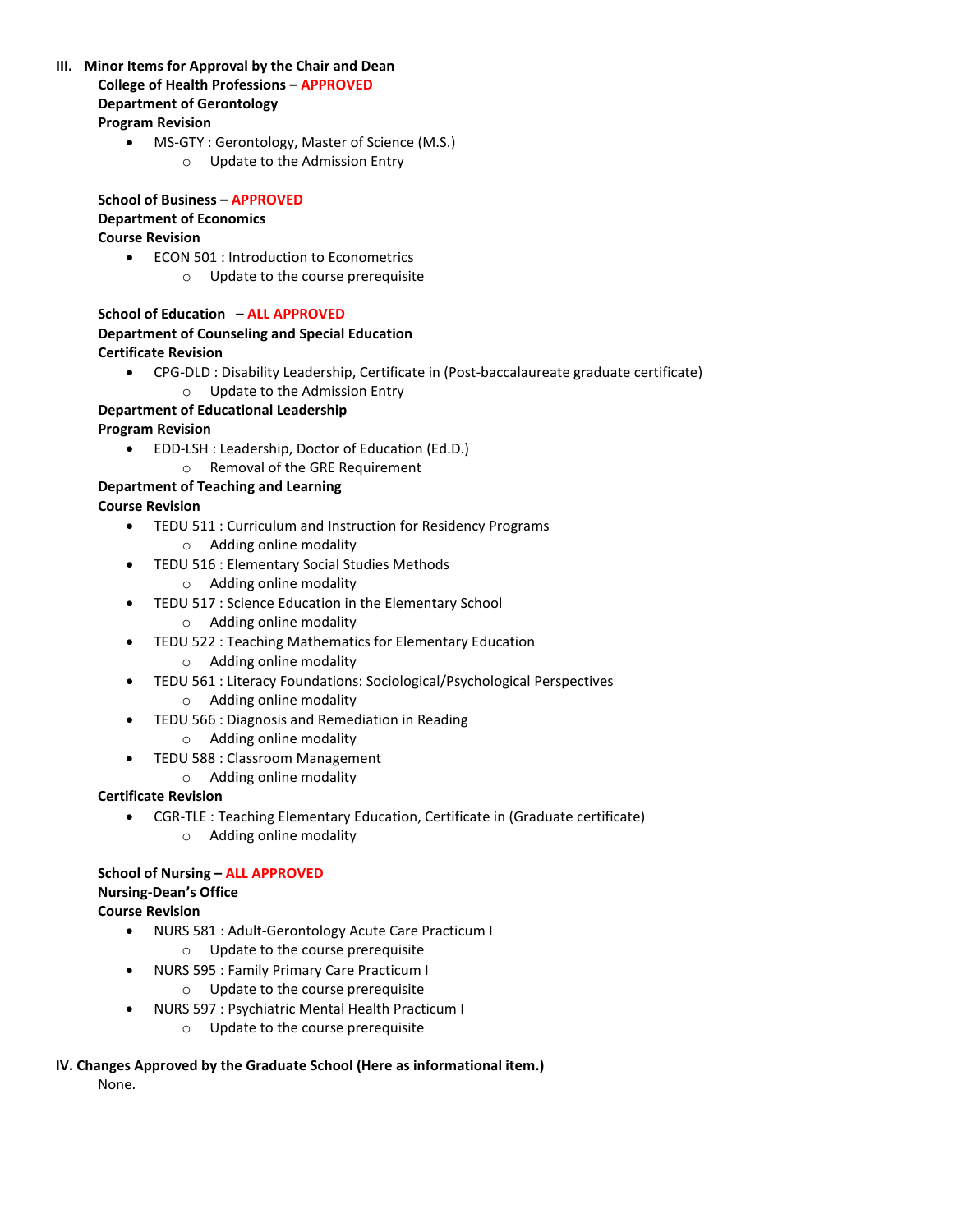IV. Old Business None.

V. New Business

 Dr. Angela Reynolds led a discussion with the committee pertaining to the restructure of UGC upon the approval of the revised Bylaws.

#### **Major Items that Need Representation from the Submitting Unit:**

New Programs

 • Should programs give brief presentations when they start working with the SCHEV liaison and before putting items into CIM or have them send a program summary to UGC, so UGC can help identify potential overlap as soon as possible?

New Concentrations

New Certificates

Program Revisions

• Including credit hour changes

Certificate Revisions

New Courses

Course Revisions

- Substantial changes to course descriptions
- Credit hour changes

Update to modality

- Program
- Course

### **Minor Items that do not Need Representation from the Submitting Unit:**

Changes to student learning outcomes Temporary Suspension of Admission into a Program or Concentration Permanent Suspension of Admission into a Program or Concentration Closure Concentration Closure Removal of the GRE Update to admission requirements/deadlines Update to Bulletin Contact

We did not discuss how the review would be conducted within each of these groups.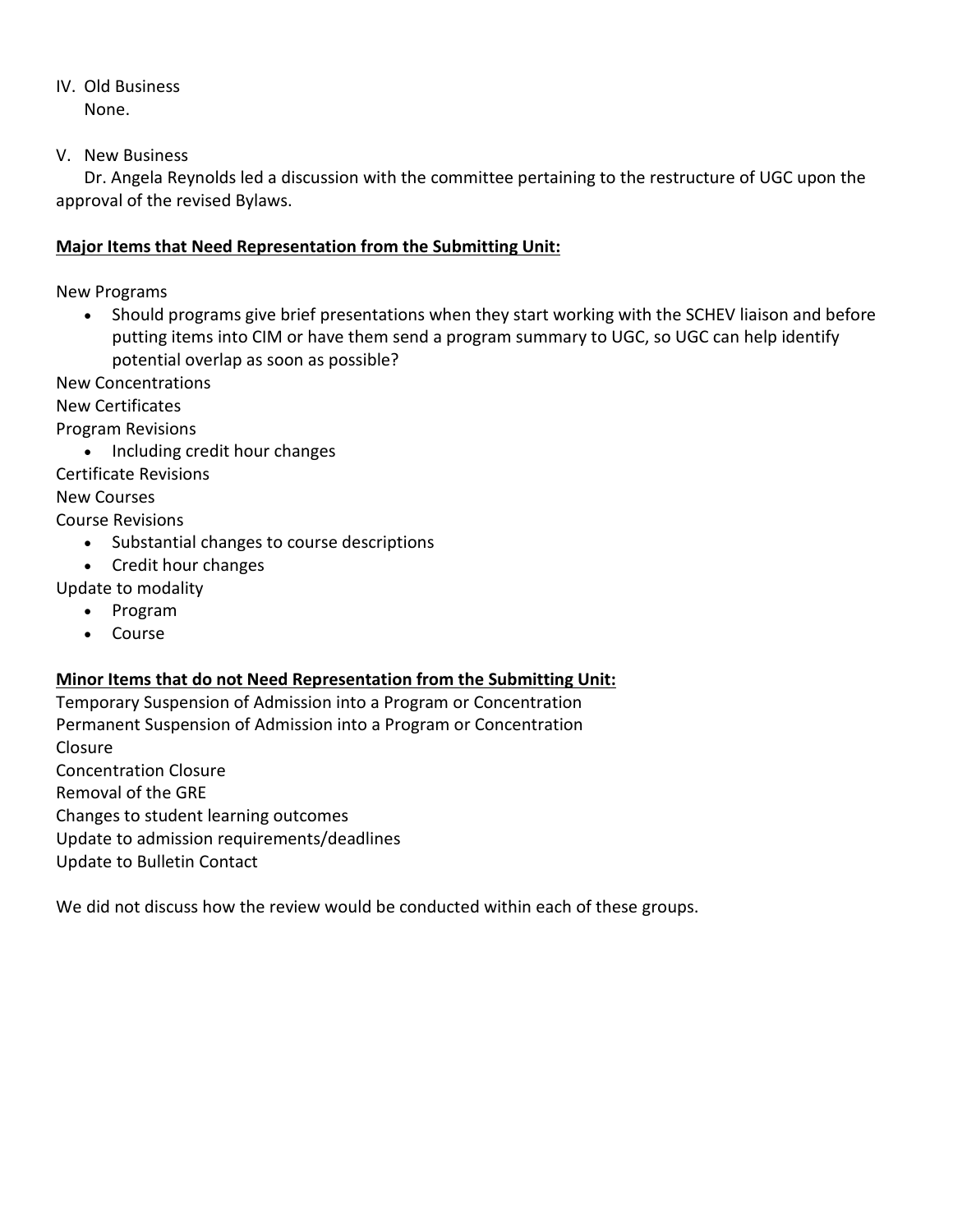#### **UGC Chair:**

#### **Pros for keeping the current structure/Suggestions:**

- Having the Dean provides the opportunity for a forum for faculty to speak with the Dean.
- Maybe speak with some other councils to see what their structure and/or best practices is. (AAUP, UUCC, etc.)
- Challenging to get someone to chair the committee.
- The Dean tends to have extensive knowledge of degree programs and their development.
- Elect a Chair and have Dean serve as an ex officio member but still attend meetings to provide the opportunity for discussion

#### **Cons for keeping the current structure:**

• Governance

14/14 (100%) answered

- Potential conflict of interest with items submitted by Graduate Dean
- • Administrative burden for an elected chair (will likely need an assistant)
	- they set the agenda and run the meetings. May not need to review items • Incentive the position by having the chair not to program and/or course reviews, but rather

#### **Ideas directly related to the Agenda Items regardless of who is Chair:**

- Standing agenda items based off the duties listed in the Bylaws
- Send out a call for agenda items in advance of a meeting
- Allow members to have items they want discussed on the agenda (ex. Historical Repeat policy)

#### **Quick Poll Chair of University Graduate Council before moving to next topic:**

**Should the Chair of the UGC be the Graduate Dean** (Single Choice) •

| Yes              | (5/14)36%    |
|------------------|--------------|
| No               | (5/14)36%    |
| <b>Undecided</b> | $(4/14)$ 29% |

#### **Administrative faculty as UGC members:**

 Discussion was about scenarios where this might cause an issue, is this happening, and what level of administration are we focusing on. End this with a quick poll for which we clarified was related to Associate Dean or above. No poll was done for administrative ranks that were lower.